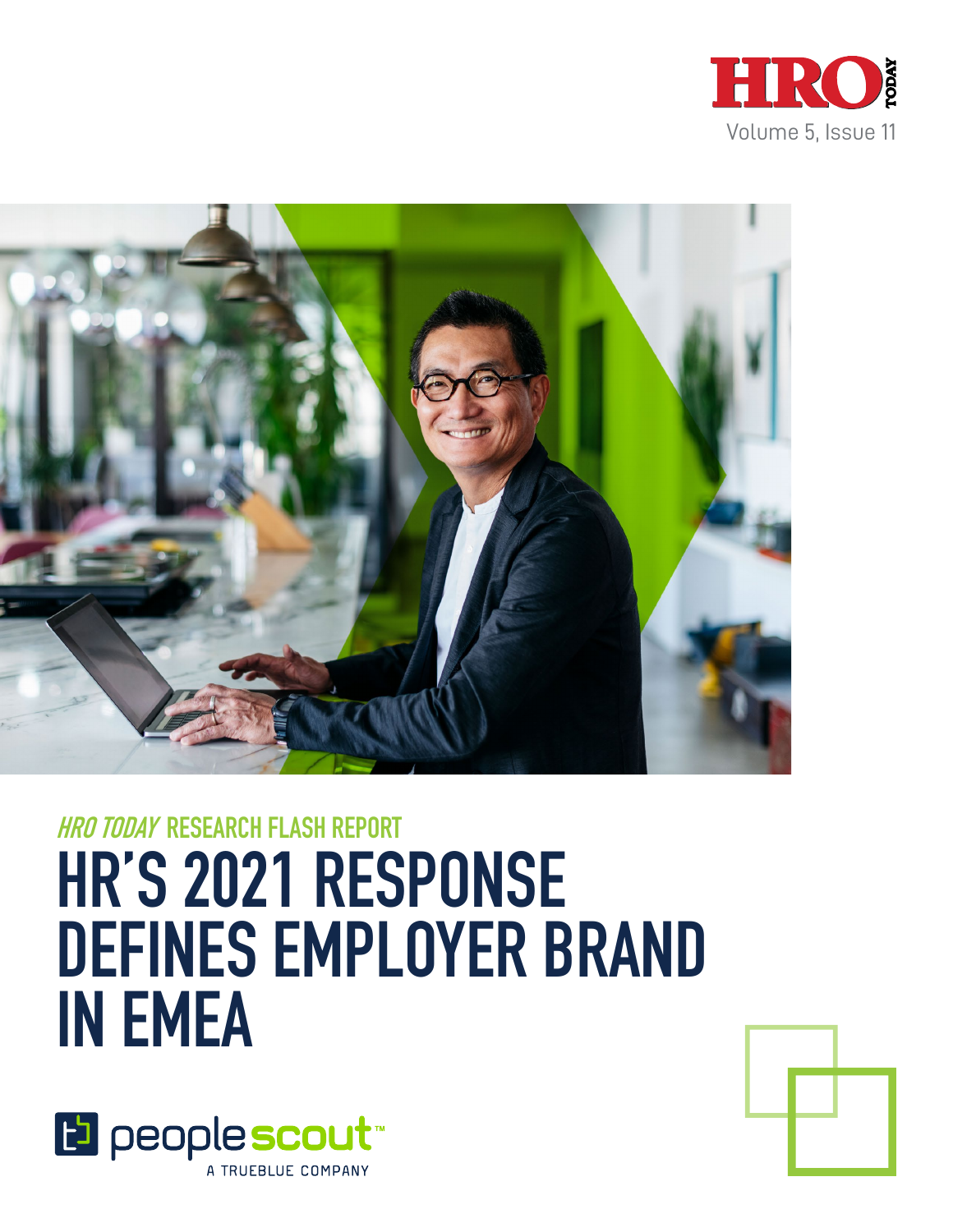# **HRO TODAY RESEARCH FLASH REPORT HR'S 2021 RESPONSE DEFINES EMPLOYER BRAND**

*HRO Today* Flash Reports are a series of ongoing research initiatives that address today's topics of interest in the HR community. *HRO Today* Flash Reports are focused briefs that can be used to support business decisions and further discussion among industry practitioners and thought leaders. The markets served are North America, EMEA, and APAC. This report covers the EMEA region.

This report examines the practices of candidate experience measurement, employer brand practices and the impact of COVID-19 on employer branding. It also discusses how the importance of diversity and inclusion messaging in employer branding has changed over the last 12 months.

Where appropriate, findings from this year's study are compared with those from the 2020 report, which also addressed candidate experience and employer brand practices in the EMEA region.

This study was sponsored by PeopleScout.

#### **Methodology**

From 1 September to 18 October 2021, a series of email invitations were sent to EMEA subscribers of *HRO Today* Magazine and *HRO Today* newsletters to take part in an online study on behalf of *HRO Today*. Study respondents were manager level or above within their Human Resources departments. Respondents were from the EMEA region. Additionally, the QuestionPro Audience panel was used from 13 October to 18 October 2021 to augment the study sample.

The 60 study respondents were screened to ensure that they were personally very familiar with their company's employer brand and that they were with organisations of at least 1,000 employees. Because of the size and diversity of the region and small sample size, these results should be viewed as directional.

Those invited to take the survey were not aware of PeopleScout's sponsorship of this study.

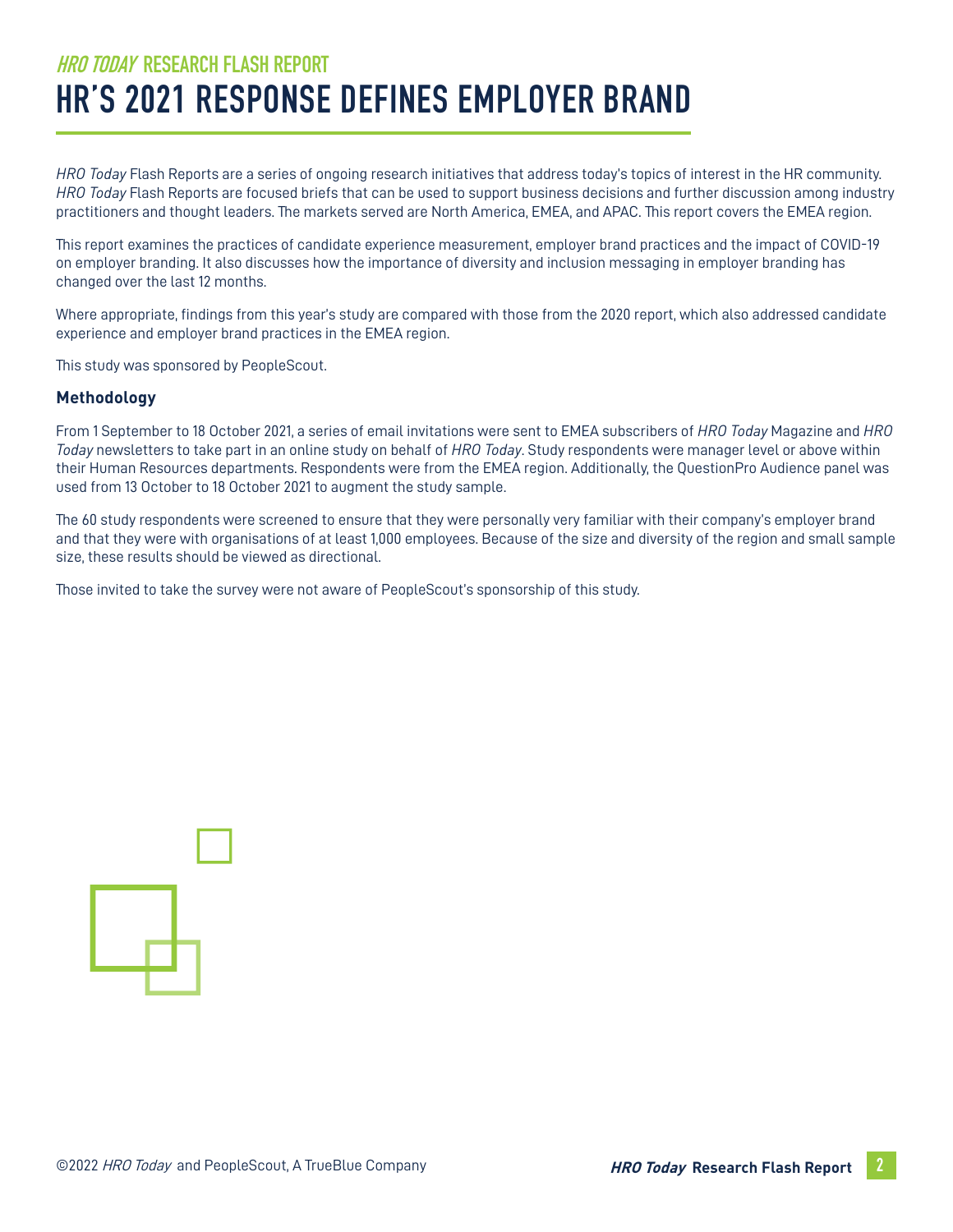# **INTRODUCTION**

Recruiting in EMEA in 2022 looks radically different than it did at the start of 2020. Accelerated by COVID-19 and the movement for racial justice, changes that were expected to take years are happening in months. Virtually recruiting remote workers is the new norm for many. Internal mobility and upskilling programmes are being built out, many for the first time. Diversity, equity and inclusion are being treated with greater urgency and accountability.<sup>1</sup>

But how have all these changes impacted the candidate experience? How will organisations refocus their employer brands to reflect new priorities? This report explores those areas and discusses the implications from the findings.

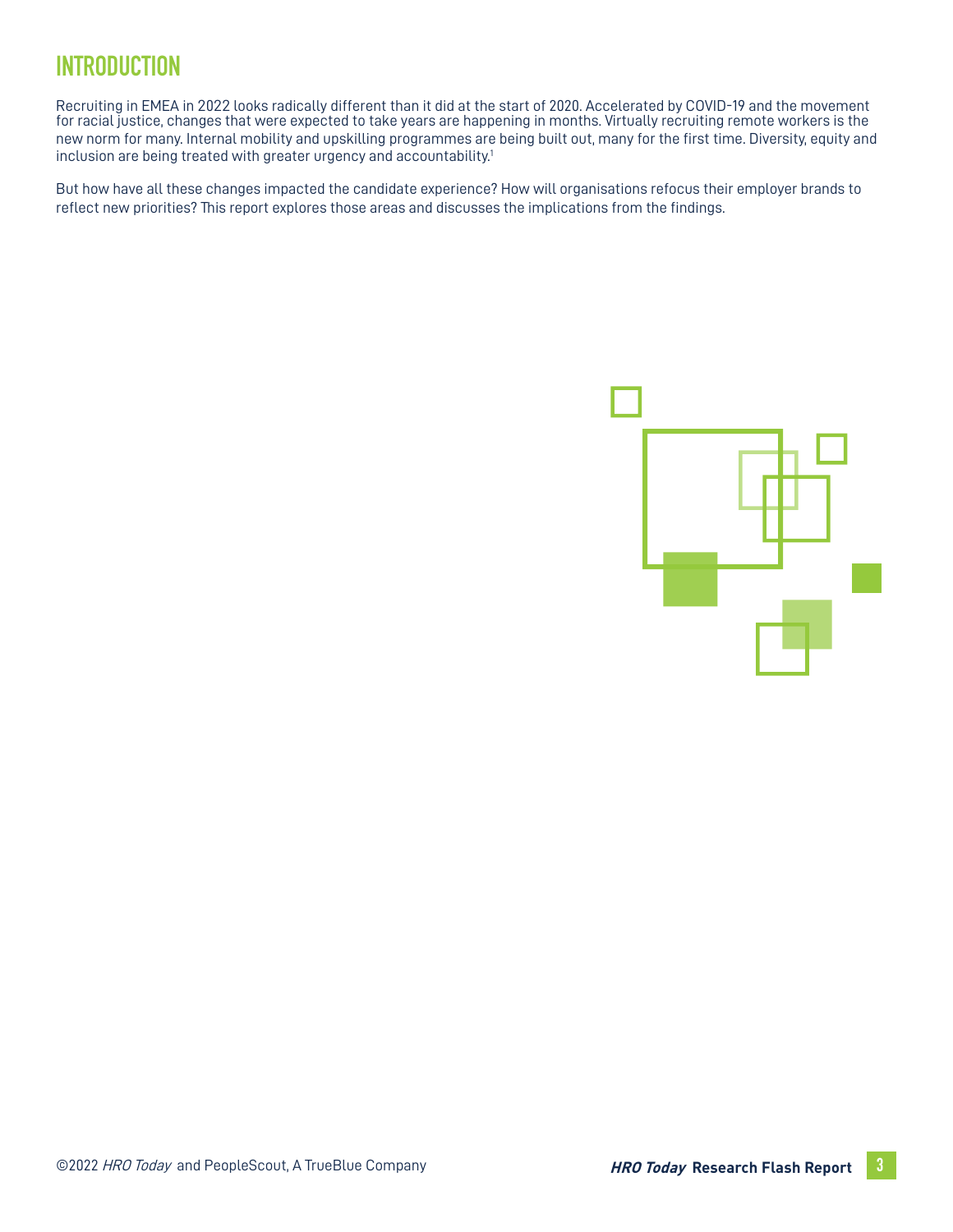# **CONCLUSIONS**

**While companies' own overall assessment of their candidate experience acknowledges challenges, it has improved since 2020.** More than three-quarters (76%) felt they had a good or excellent candidate experience, up from 59% in 2020. Given how tight the labour market is in many industries, recruiters cannot afford to have a substandard candidate experience. The best candidates will move on, leaving those with poor or even mediocre candidate experience practices behind.

**The top three candidate experience challenges faced by employers are providing a timely interview process, onboarding practices in need of improvement and not having a formal way to capture candidate feedback.** Processes that are not measured cannot be improved. Smartphone ownership in Europe is about 85%, and the rate is even higher among younger candidates. This means recruiters have 24/7 access to contact candidates for feedback. This feedback can include diagnostic information about the interview and onboarding processes that can be quickly implemented.

**Employer value proposition (EVP) priorities cover a wide range of goals.** The most widely held priority of an EVP is to showcase the work environment, as indicated by 60% of respondents. An organisation's commitment to diversity and inclusion was cited the second most often, by 50% of respondents.

**Feedback about the recruiting experience remains sporadic, both from and to candidates.** Overall, nearly one-quarter (24%) of recruiters surveyed never ask for candidate feedback, though more (42%) made it a standard practice than in 2020. Without capturing data, employers cannot construct an informed roadmap designed to deliver a superior candidate experience.

Feedback is consistently provided to candidates who were not extended an offer after face-to-face interviews 44% of the time, which is substantially down from the 56% offering feedback the prior year. Given the tremendous surge in recruiting activity between 2020 and 2021, recruiters may be too overwhelmed to take the final step in the process. Offering feedback can create goodwill between the candidate and company, add a candidate to the silver-medalist talent pool and help avoid negative social media chatter. However, legal considerations often dictate what can be given as feedback.

**Employer brand plans progressively include social media.** More than one-third (40%) of respondents indicated they plan more social media usage to improve their employer brand. Social media usage was up significantly over the past year, though as EMEA continues to emerge from the pandemic, it may be that social media usage is approaching saturation. Employer review sites are a component of social media, and 40% plan to use them as part of their plans to improve their employer brand.

**Companies will continue to invest more in their employer brands.** Nearly three-quarters (74%) of participants anticipate a greater investment, significantly up from 45% in 2020. Response to the pandemic gave companies an opportunity to distinguish themselves as a great place to work.

**COVID-19 response is a litmus test for employer brand.** Recruiters remain adamant about the importance of their employer brand as they move into post-pandemic mode. More than three-quarters (88%) of recruiters felt their employer brand is becoming more important in the long run. Companies' response to the COVID-19 pandemic will have a long-term effect on their culture, reputation as a great place to work, and ability to attract, recruit and retain talent well into the future. Almost every study participant (97%) indicated their company made an adjustment to their employer brand in response to the pandemic. The majority showcased what the company did to protect their workforce.

**Diversity and inclusion (D&I) now plays a more prominent role in employer branding.** For the vast majority (83%) of survey respondents, their employer branding strategy will change to include D&I as a critical component of the message. Failure to address it will reflect negatively on the current workforce and recruiting. D&I commitment will become a must have in employer branding.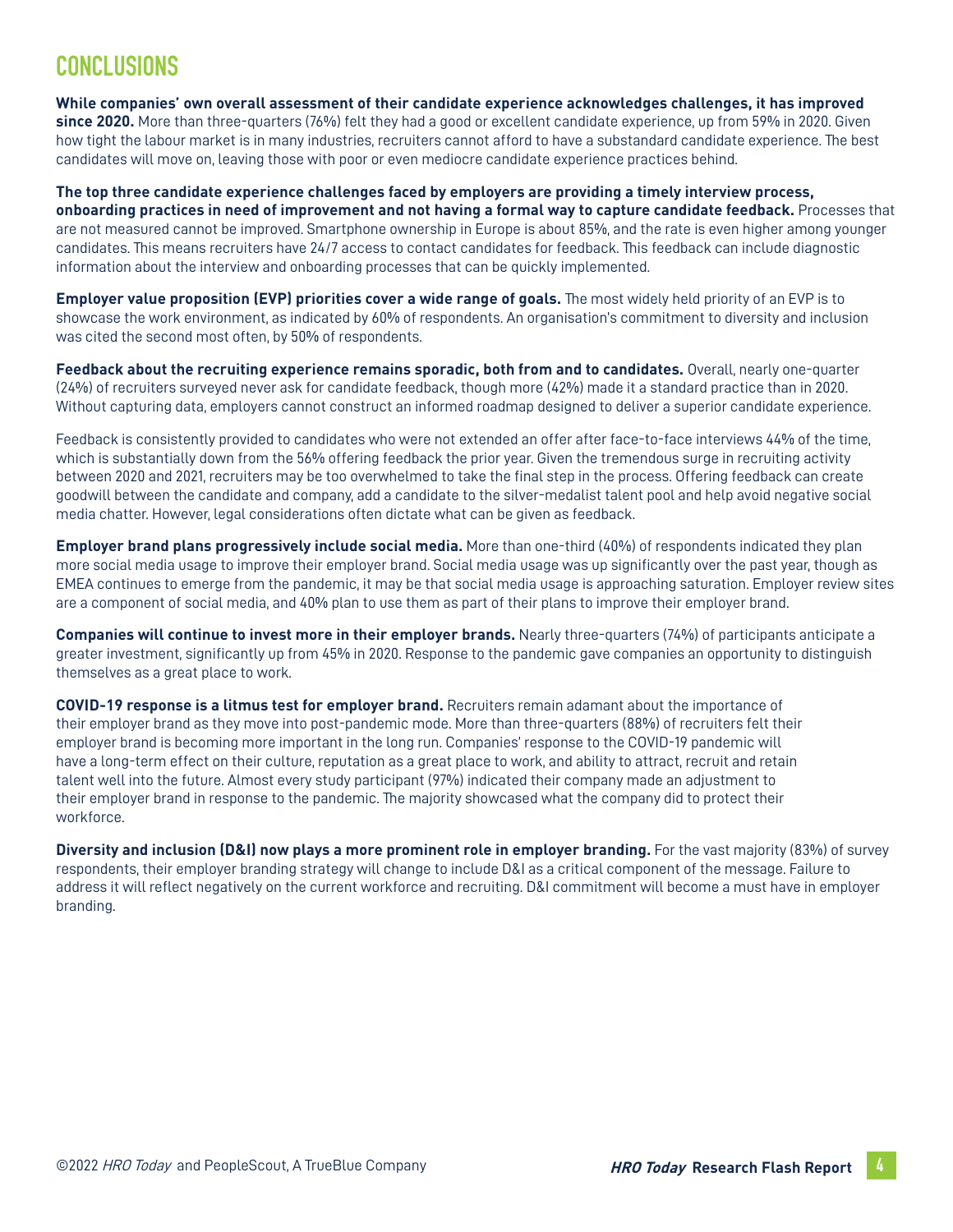# **DETAILED FINDINGS**

# Rating of Company's Candidate Experience

*Using the scale below, how would you rate your company's candidate experience?*

Study respondents were asked to rate their company's candidate experience on a five-point Likert scale, ranging from 1-Very Poor to 5-Excellent. In 2021, more than three-quarters (76%) felt they had a good or excellent candidate experience, up from 59% in 2020. While most feel they have a quality candidate experience, only 19% feel it is excellent, suggesting there is still considerable room for most to improve. More companies may be approaching that level, as the average rating for candidate experience in 2021 was 3.95, up from 3.75 in 2020.

The current recruiting environment means candidate experience is more important than ever before, as high demand combined with disruptions in the talent pool have led to an unprecedented labour shortage.





British employers are facing the most severe shortage of job candidates on record due to the post-lockdown surge in the economy and Brexit, pushing up starting pay for permanent staff at an unprecedented pace. The Recruitment and Employment Confederation (REC) said a reluctance by employees to switch roles due to the pandemic, fewer European Union workers and skill shortages were contributing to the staffing squeeze.<sup>2</sup>

In the rest of Europe, coronavirus travel restrictions mean workers can't cross borders as easily within the 27-nation bloc. The networks and pipelines that provide new workers have been disrupted. Job fairs have been cancelled and vocational training programmes upended. Universities have seen a slump in foreign students. Further, Brexit imposed an additional barrier to movement of labour, because the trade deal between the UK and EU that started in 2021 includes restrictions on movement and limited mutual recognition of some employee qualifications.3

# Challenges with Candidate Experience

#### *What are your greatest challenges with your candidate experience? Please select the top three.*

Study participants were asked to select the top three challenges they face with their candidate experience out of 14 options.

No area was selected more often in 2021 than the timeliness of the interview process, with 41% selecting it. This component of the candidate experience includes scheduling interviews, extending offers and negotiating contracts. In this environment, the most qualified candidates tend to receive offers quickly, so the more concise and focused the interview process, the better the chance recruiters have of candidates accepting their offers. Additionally, long delays and inefficiencies can negatively impact the perception of the company.

The second greatest challenge is onboarding practices in need of improvement, as selected by 35% of respondents. While this was also a challenge for many at the start of 2020, it became a more formidable task over the last year and a half. Companies began hiring again, but still faced the constraints imposed by the pandemic. Companies need to develop virtual training programmes that provide an engaging and immersive experience. Ways to do this include a highly structured accountability plan and providing a positive cultural environment.4

Areas related to candidate feedback were selected third most often, with a lack of candidate feedback and no way to capture it both selected by 29% of study respondents. A lack of candidate feedback is mostly an issue of recruiters' own creation. There is nearly 24/7 access to candidates through smartphones. The smartphone penetration rate in Europe is over 77%, reaching as high as 87% in Germany.5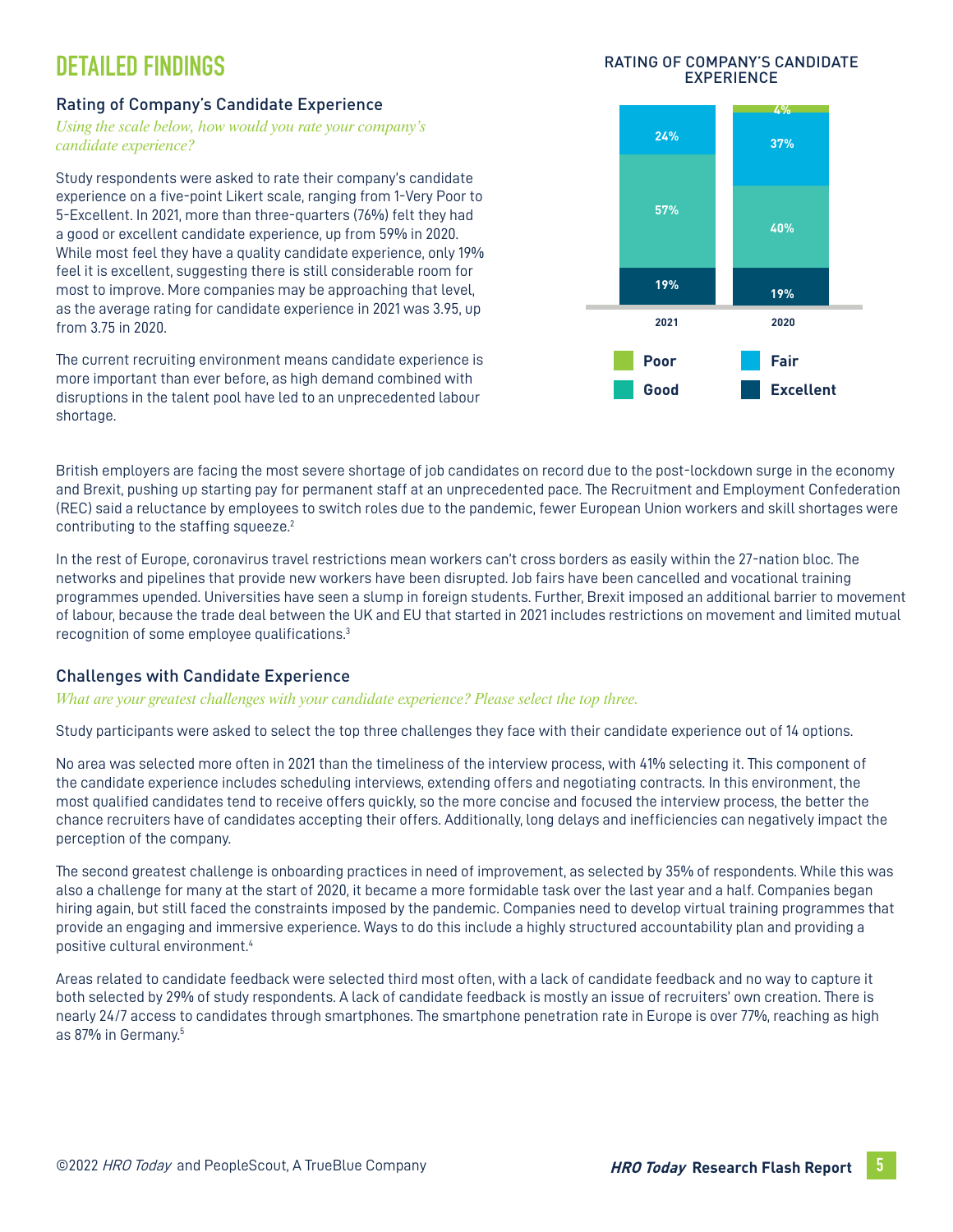#### CHALLENGES WITH CANDIDATE EXPERIENCE



Timeliness of hiring process Onboarding practices in need of improvement Lack of candidate feedback No formal way to capture candidate feedback Timeliness of candidate feedback Sourcing personalisation used to address each candidate Lengthy process to complete applications Limited or no hiring manager contact after position acceptance Lack of monitoring of social sites Positive candidate experience not considered a priority Mobile-friendly communication not being optimised Job descriptions that are incomplete or inaccurate Employer brand is not compelling Lack of notification providing candidate application status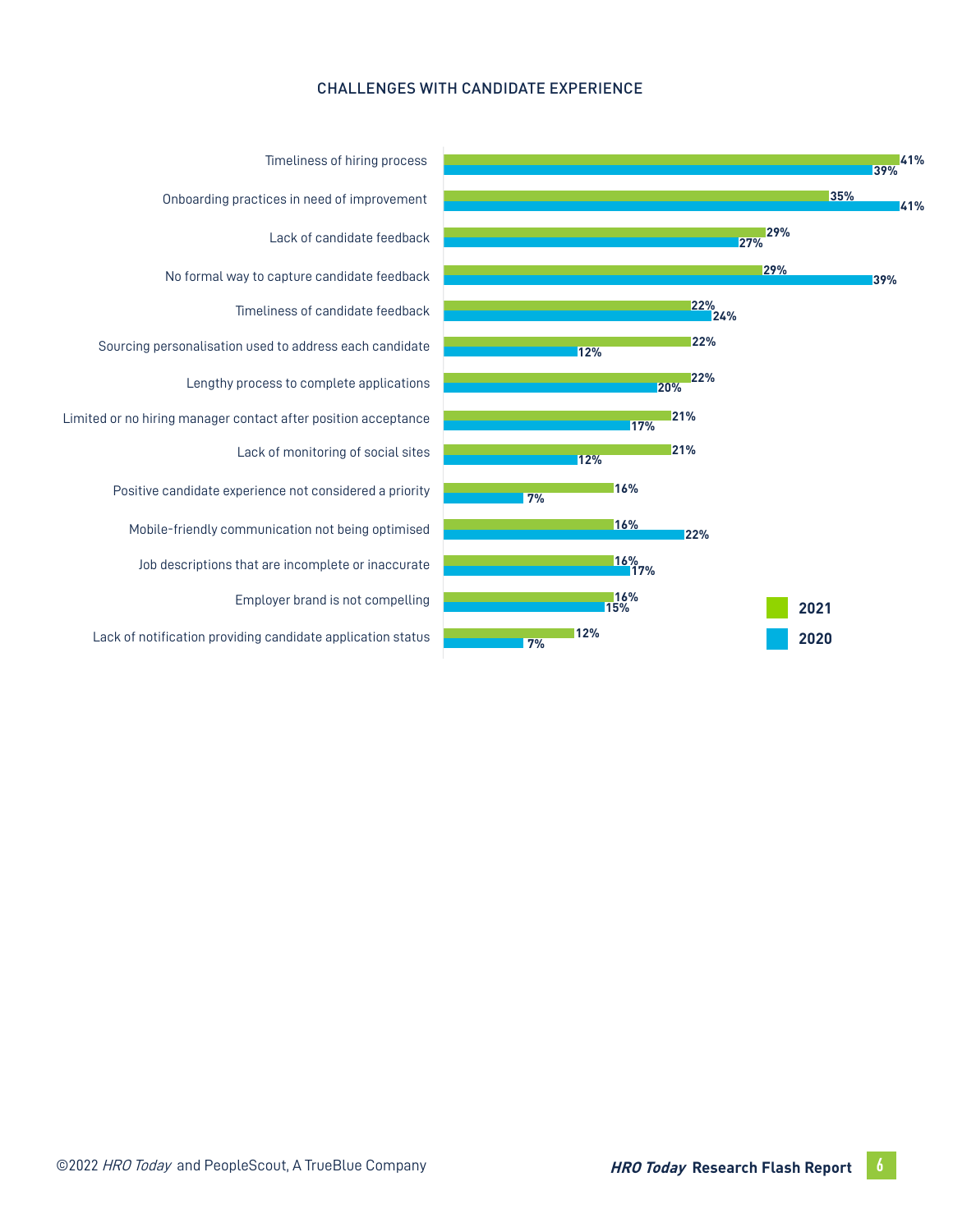### Priorities with the Employer Value Proposition

#### *What are the priorities of your EVP? Please select all that all that apply.*

Respondents were asked to identify all the priorities of their employer value proposition (EVP). Overall, the priorities of the EVP cover a wide range of goals, with eight of the nine examined selected as a goal by 36% to 60% of respondents.

The most widely held priority of an EVP is to showcase the work environment, as indicated by 60% of respondents. According to Forbes, Millennials value company culture more than any other generation before them.<sup>6</sup> Companies can showcase their work environment by using an engaging website that is more than a way to submit applications, but a means to showcase how a company's visions and values contribute to its culture. An investment in original video content that showcases aspects of company culture will particularly appeal to Millennials and Gen Z. Social channels dedicated to showcasing company culture can also help companies stand out to candidates.

An organisation's commitment to diversity and inclusion was cited by one-half (50%) of respondents, the second most selected priority. Perhaps no priority changed more within the last two years in much of the world than defining and emphasising an organisation's commitment to diversity and inclusion. But including D&I as part of the EVP and making it company practice are two different things. A recent study shows that just more than one-half of UK leaders (52%) have communicated their D&I goals, and just a third of organisations (33%) have dedicated senior employees for D&I.<sup>7</sup>



#### WHAT ARE THE PRIORITIES OF YOUR EVP? PLEASE SELECT ALL THAT ALL THAT APPLY.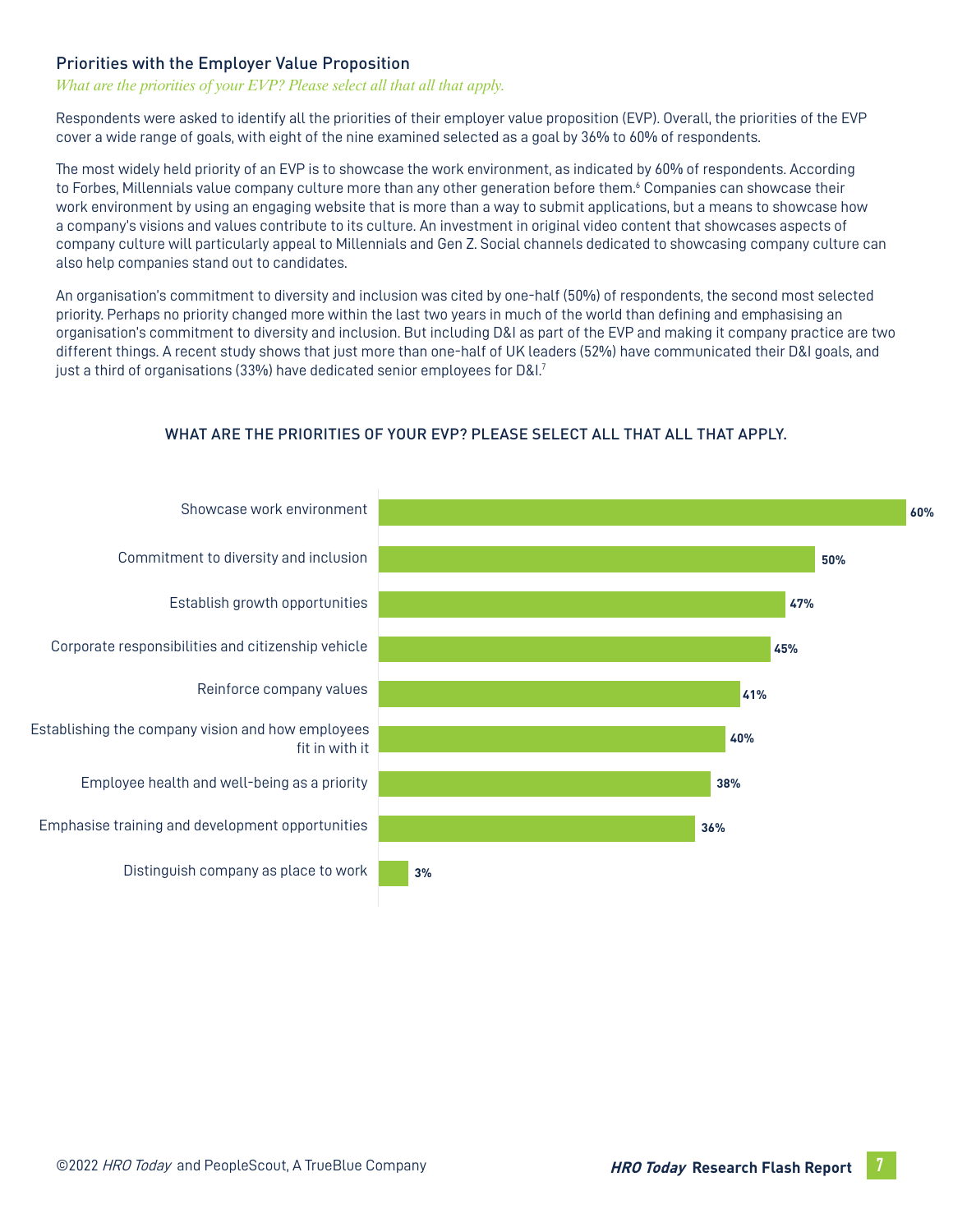# **MEASURING CANDIDATE EXPERIENCE**

# Candidate Feedback on Recruitment Experience

#### *How often do you ask candidates to give feedback on their recruitment experience?*

Respondents were asked how often they ask candidates to give feedback on their recruitment experience. In 2021, 42% of respondents are consistently asking candidates to give feedback, up from 26% in 2020. Conversely, nearly one-quarter (23%) of those surveyed do not ask for candidate feedback, far fewer than in 2020 (44%).

Asking for a candidate's opinion on the process inevitably gives more insight into key areas to work on, and more importantly, gives candidates a voice. Providing the opportunity to give feedback may even improve their perception of the experience. Eliciting feedback from candidates at crucial stages of the hiring process can reveal the strengths and weaknesses of that process, which is the first step toward improving it.<sup>8</sup>

There are two key areas in which to set up candidate touchpoints. After candidates have applied, send them a short survey about the application experience. This feedback solicitation should be conducted immediately after the application experience while it is still top of mind and before a candidate knows if they will progress in the interview process. The second area is hiring manager performance at each stage of the process. The candidate feedback may show that the breakdown in communication lies with a certain hiring manager.



#### FREQUENCY OF MEASURING CANDIDATE EXPERIENCE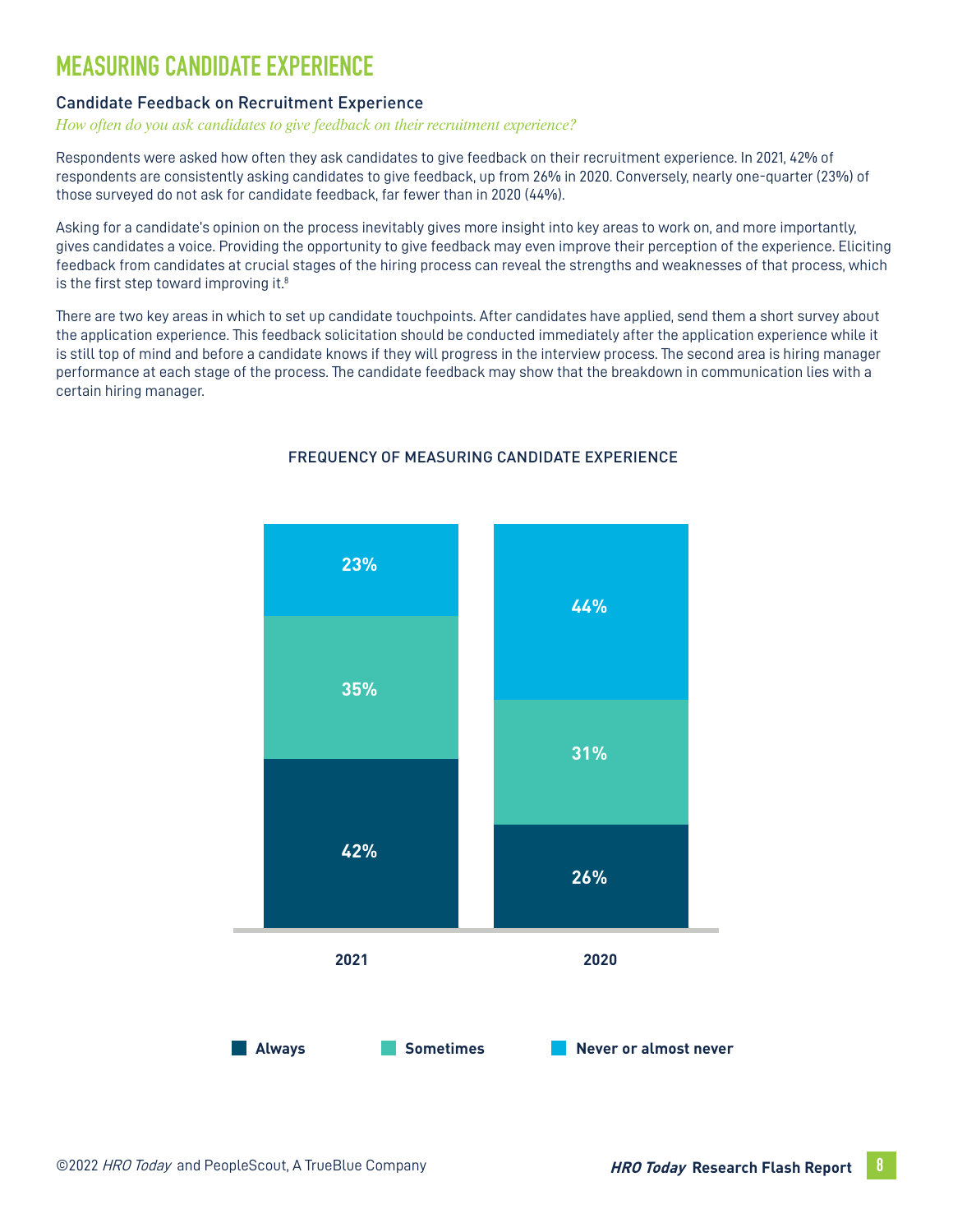# Candidate Feedback after Face-to-Face Interviews

#### *How often do you give feedback to candidates you reject after face-to-face interviews/assessments?*

Study participants were asked if they give feedback to candidates they reject after face-to-face interviews. Giving feedback appears to be very situational. In 2021, about one-half (46%) give feedback sometimes. Less than one-half (44%) of participants make it a consistent practice, which is down from 56% in 2020. The increased demands placed on recruiters this year may be the reason for the decline.

There are several good reasons to answer inquiries from rejected interviewees. First and foremost, it can create goodwill between the candidate and the company. Applicants have a megaphone for their reactions to how they are treated. Leave them in the dark after they've worked hard to shine at an interview and an employer may have to battle criticism about their company on social media. Instead, provide constructive feedback, and develop mutual respect between the candidate and the company.

Creating a positive link also populates your pipeline for future hires. Employers should consider giving feedback only to interviewees who finish in second, third or fourth place. Beyond that is mostly negative commentary, which may have legal implications. Further, not all interviewed applicants will ask for personalised insights, which would reduce the amount of feedback required.9



#### CANDIDATE FEEDBACK AFTER FACE-TO-FACE INTERVIEWS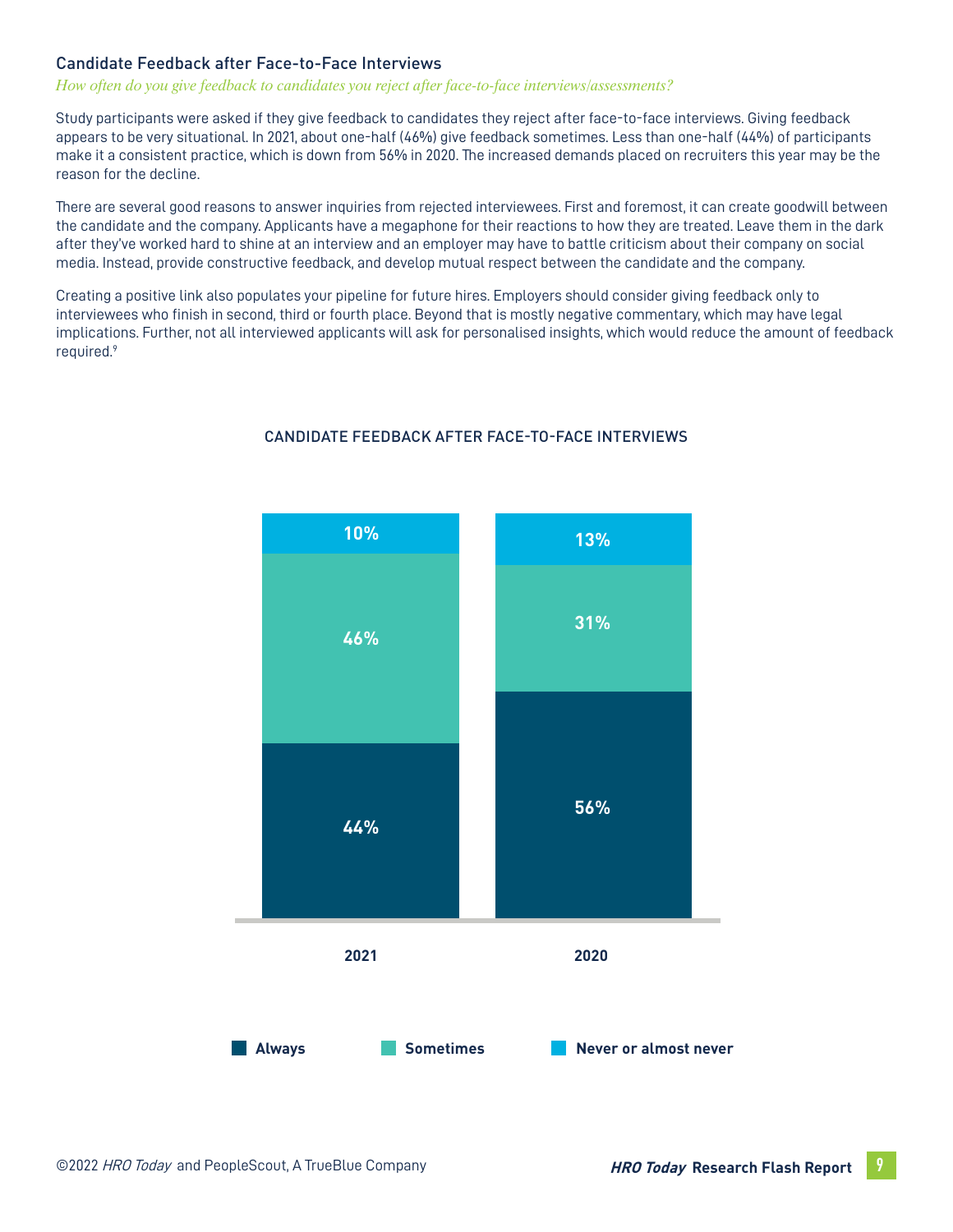### Plans for Employer Brand

*Which of the following are part of your plans to improve your employer brand? Please select all that apply.* 

Study participants were asked to identify the areas they are focusing on in hopes of elevating their employer brand. They were shown a list of 15 factors and asked to select those they are planning to use.

The most anticipated area to boost employer brand is using more social media. More than one-third (40%) of respondents indicated they plan more social media usage, though that was down significantly from 2020, when 53% planned to use more social media. Social media usage was up significantly during the pandemic.<sup>10</sup> But, as EMEA continues to emerge from the pandemic, it may be that social media usage is approaching saturation. Further, many of those who planned more social media usage have already accomplished their plans and are more focused on maintaining the higher level of usage already established in 2020.

Related to the increase in social networking usage is employer review sites. In 2021, 40% intend to use them as part of their plans to improve their employer brand, about the same percentage as in 2020 (38%). Examples of review sites included in this list are Glassdoor, Indeed, CareerBliss and Kununu. While there are many other platforms providing review sites for different regions or niches, companies should strive to monitor employer scores across all sites and develop a strategy and plan of action to address comments and reviews. Responding to both positive and negative reviews should be a tactic used to own the conversation.

Expansion into employee retention was selected by just over one-third (38%) of respondents. One of the major concerns in HR right now is the number of employees resigning, either because better opportunities have presented themselves, pent up demand when changing jobs in 2020 and early 2021 was particularly difficult, or as a result of stress and fatigue. "The Great Resignation" may not impact all companies equally, but it's a major concern to address.



### PLANS TO IMPROVE EMPLOYER BRAND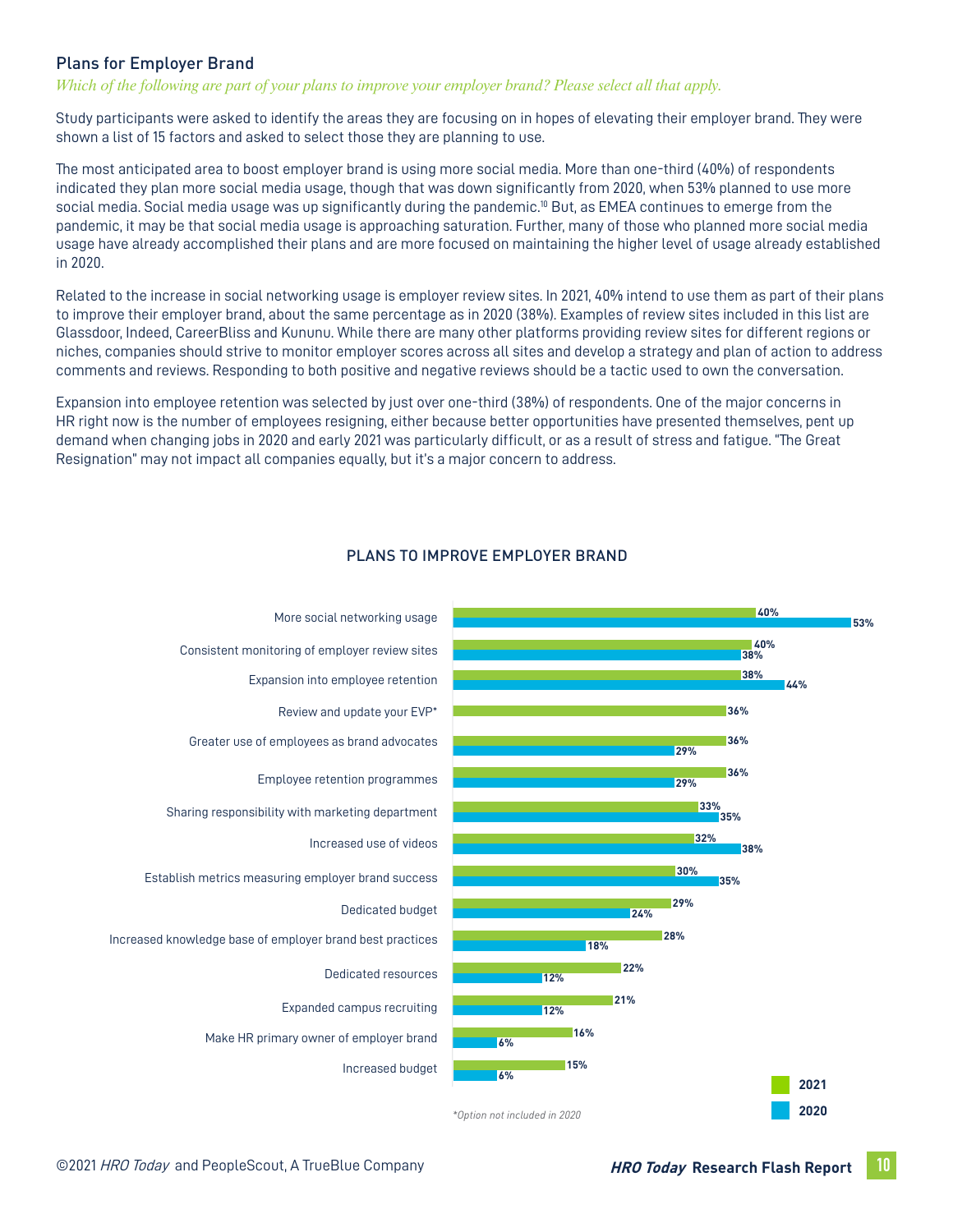### Anticipated Investment in Employer Brand

#### *How do you anticipate the investment in your employer brand will change 24 months from now?*

Companies will continue to invest in their employer brands. Nearly three-quarters (74%) of participants anticipate a greater investment, significantly up from 45% in 2020. Only 22% plan no change in their anticipated investment, either holding steady from 2020 increases or reacting to budget constraints as their companies emerge from the pandemic.



#### ANTICIPATED INVESTMENT IN EMPLOYER BRAND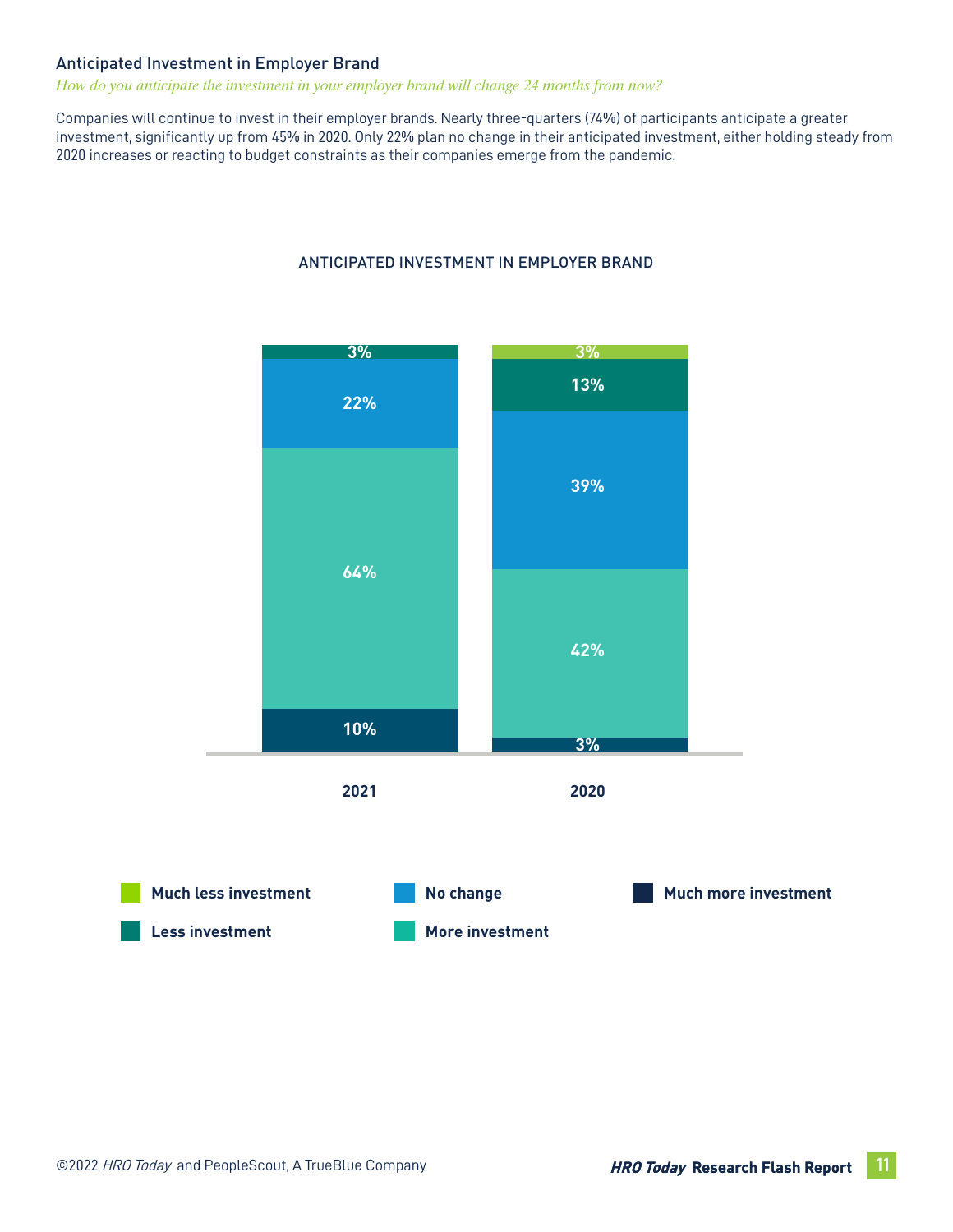# **EFFECT OF COVID-19 PANDEMIC ON EMPLOYER BRAND**

# Long-Term Impact on Importance of Employer Brand

*What will the long-term impact on the importance of the employer brand be given the COVID-19 pandemic?* 

Nearly nine-in-ten (88%) study respondents felt their employer brand is going to become more important in the long-term given the pandemic, up from 74% in 2020. How companies have responded to the pandemic will have a lasting effect on a company's culture, reputation, and ability to attract, recruit and retain talent today and in the future. Today's job seekers are looking at how organisations responded to the COVID-19 crisis and supported their employees through the turbulence of the past two years.

Organisations' actions in protecting their employees during the pandemic will affect their ability to both attract new talent and retain top talent because it indicates not only what the employee experience might be like, but also provides a window into the organisation's values. The way employers will be assessed, and their employer brands verified, is through policies that addressed how the company supported employees. Those policies include decisions about who was furloughed or temporarily laid off, how employee financial wellbeing was balanced with that of the organisation, how companies ensured employees' health and safety, and how employers supported employees working from home while keeping them engaged and productive.<sup>11</sup>



### EFFECT OF COVID-19 PANDEMIC ON EMPLOYER BRAND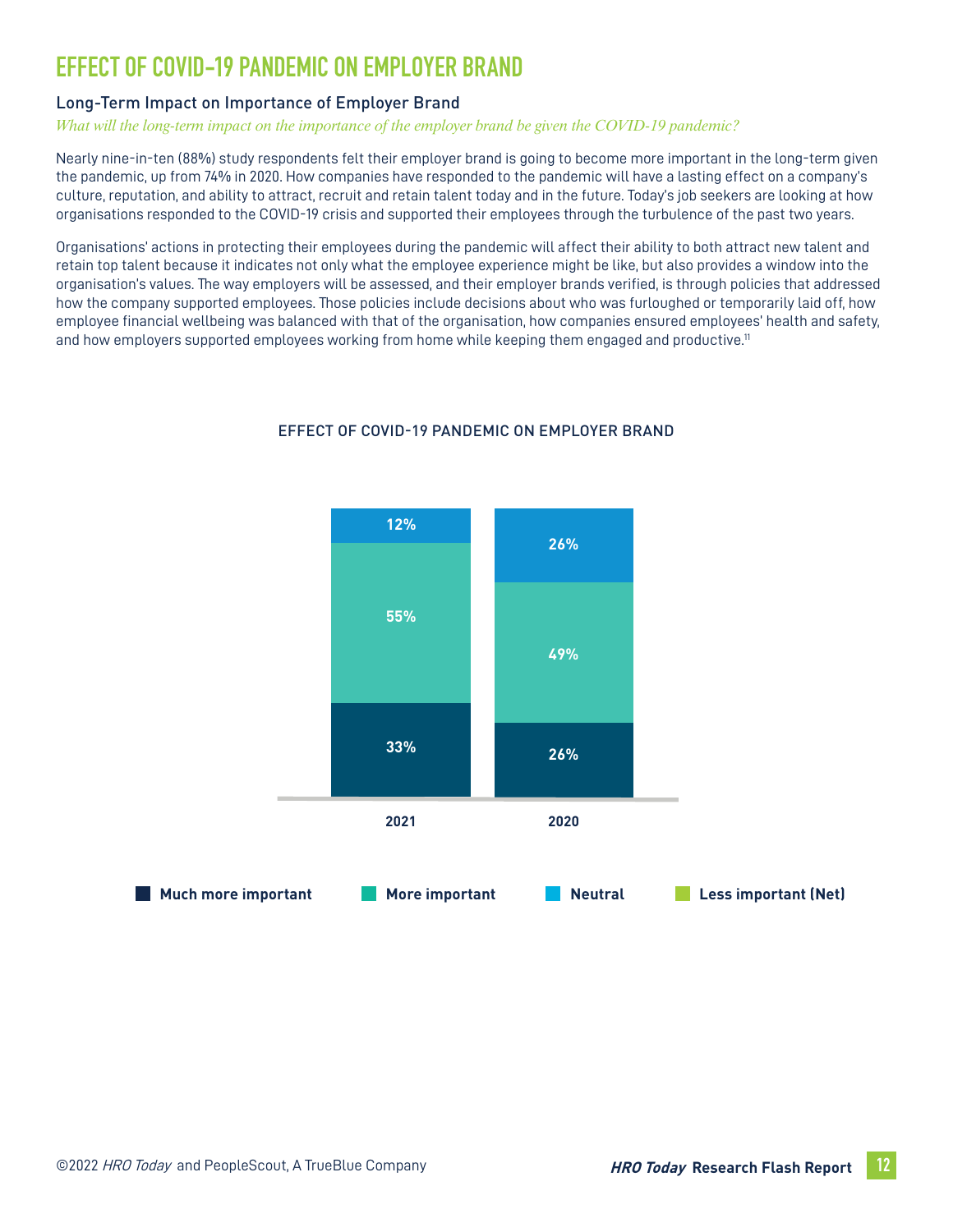# Ways Companies Have Adjusted Employer Brand

#### *In what ways has your company adjusted its employer brand in response to the COVID-19 pandemic?*

Respondents were asked to select all the ways their company has adjusted their employer brand in response to the pandemic. Almost every respondent (97%) made an adjustment. More than one-half (59%) of those adjusting it actively promoted the ways the company has responded to protect employees. Into the third quarter of 2021, organisations continue measures designed to protect employees from potential infection. Working from home, rotating employees at the office, social distancing and numerous sanitation practices have been put into place to protect employees. Images of these practices are a key element of how companies convey how they care for their employees.

There was also increased emphasis on the employer brand for more than one-half (59%) of participants compared to 19% who indicated less emphasis. With the long-term impact of employer brand becoming more important, greater emphasis on it during the pandemic is consistent. The pandemic drove changes to employer brand and shined a spotlight on it.

Those who have adjusted employer brand most often focused internally, with more emphasis on the brand with the current workforce, according to 34% of respondents. Messages of reassurance and company priorities as they pertain to the welfare of employees have been more prevalently incorporated into the employer brand.



#### WAYS COMPANIES HAVE ADJUSTED EMPLOYER BRAND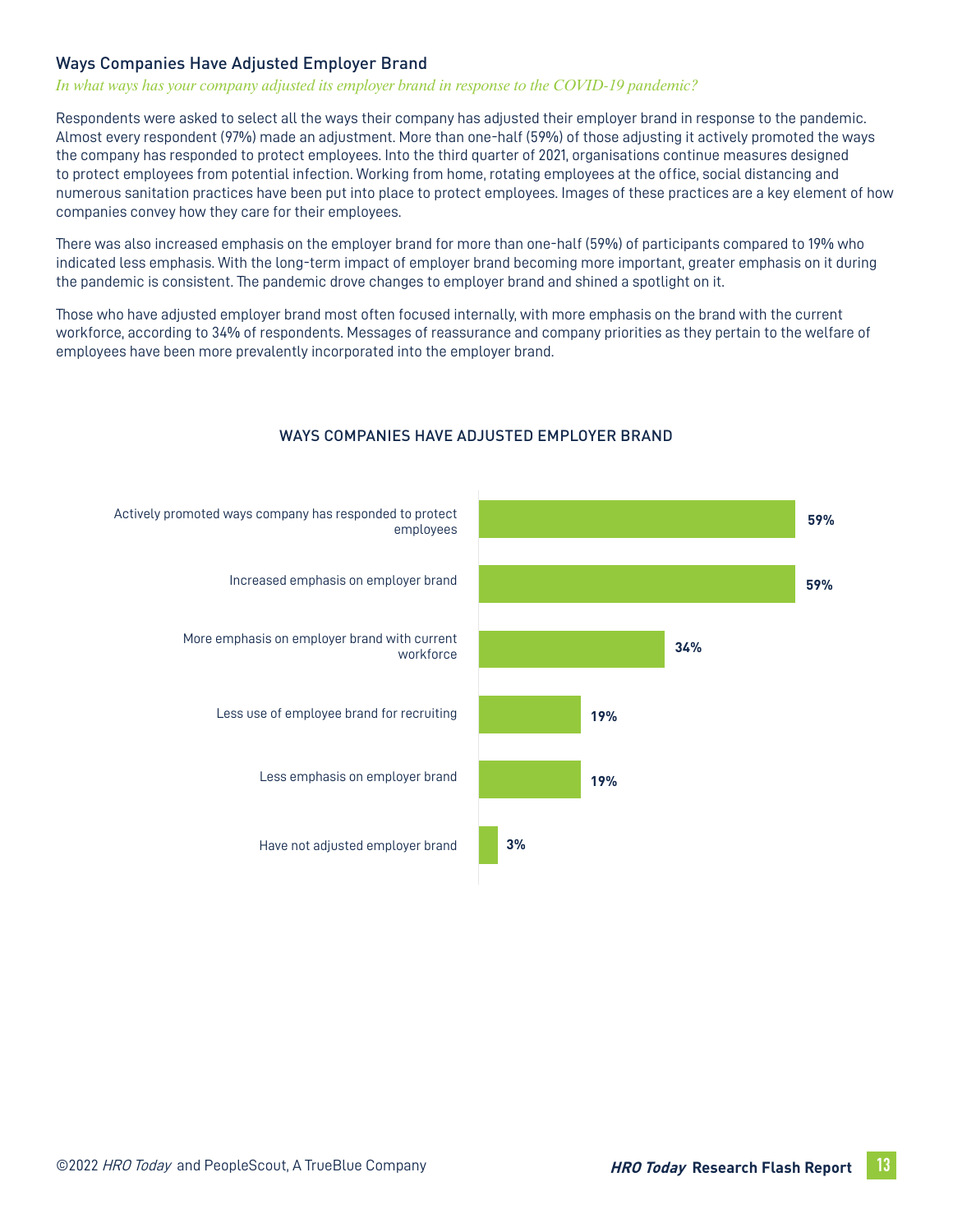#### How the Importance of Diversity and Inclusion Messaging has Changed

*How has the importance of diversity and inclusion messaging changed as part of your employer brand over the last 12 months?*

The vast majority (83%) of study respondents indicated that the importance of addressing D&I in employer brand messaging increased over the last 12 months, with most of the remainder stating no change.

But despite the importance of D&I in employer brand messaging, European organisations are struggling to translate D&I strategy into action. While D&I is a stated value or priority area for 76% of organisations, only 33% of respondents still feel diversity is a barrier to employee progression.<sup>12</sup>

A recent report from McKinsey found that a business with more diversity has up to 33% higher chance of being further profitable than less inclusive ones. Yet only 19% of all UK tech workers are women, and a mere 4% of the UK tech workforce is black, Asian or of minority ethnicity.<sup>13</sup>

#### HOW THE IMPORTANCE OF DIVERSITY AND INCLUSION MESSAGING HAS CHANGED

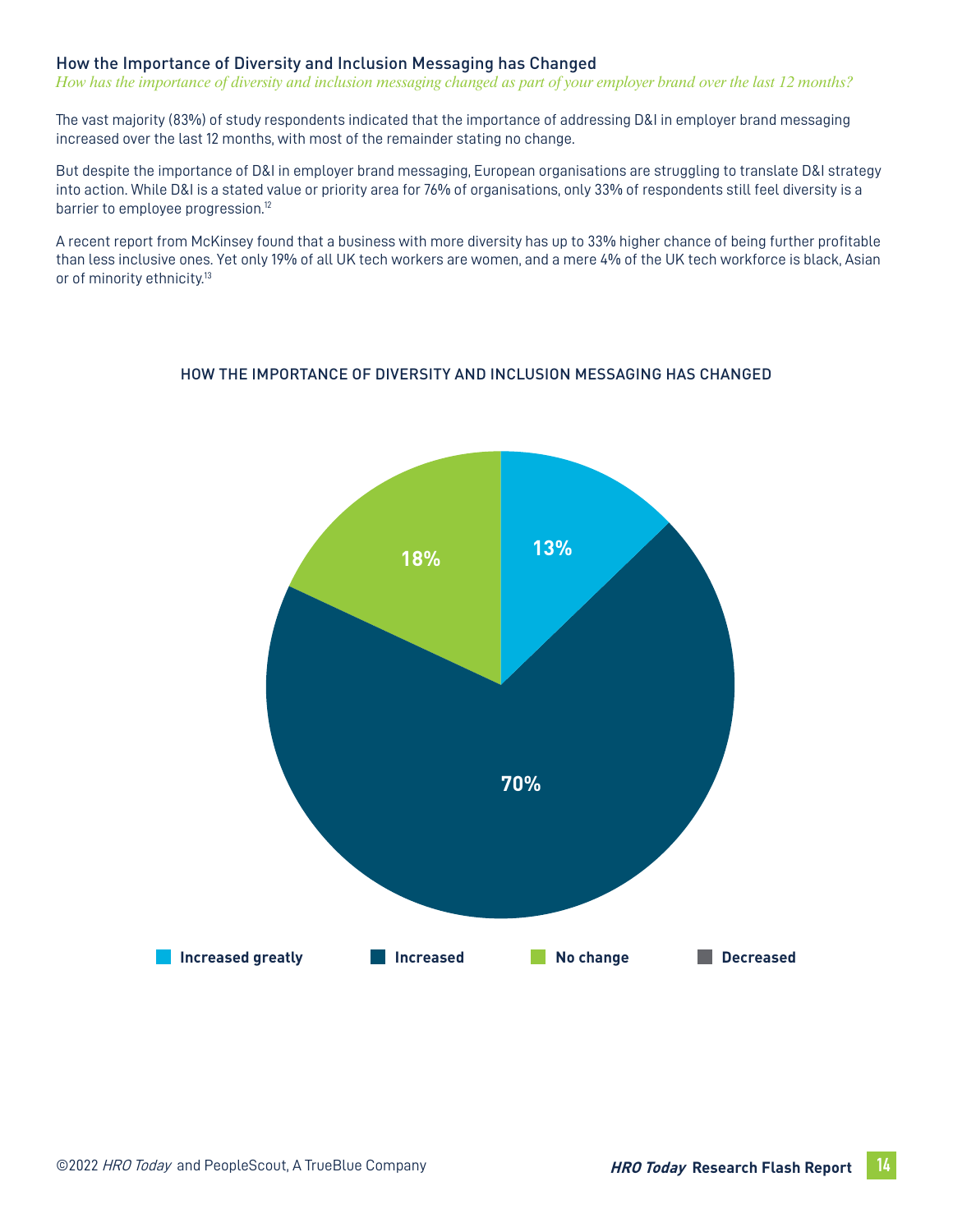# **NOTES**

- **1.** Lewis, Greg. "6 Recruiting Trends That Will Shape 2021," LinkedIn, October 21, 2020 https://www.linkedin.com/business/talent/blog/talent-strategy/future-of-recruiting
- **2.** "UK employers face worst shortage of job candidates on record," Reuters, 8 September 2021. [https://www.reuters.com/world/uk/uk-employers-face-worst-shortage-job-candidates-record-rec-2021-09-09/](https://www.linkedin.com/business/talent/blog/talent-strategy/future-of-recruiting)
- **3.** Weber, Alexander. "Europe Heads for Jobs Crunch That May Be Deeper Than the U.S.'s," Bloomberg, 20 May 20, 2021. <https://www.bloomberg.com/news/articles/2021-05-20/europe-heads-for-jobs-crunch-that-may-be-deeper-than-the-u-s-s>
- **4.** Baer, Stephen. "Virtual Onboarding: How to Engage Remote Workers Early On," Forbes Human Resources Council, 2 October 2020. [https://www.forbes.com/sites/forbeshumanresourcescouncil/2020/10/02/virtual-onboarding-how-to-engage-remote-workers-early](https://www.forbes.com/sites/forbeshumanresourcescouncil/2020/10/02/virtual-onboarding-how-to-engage-remote-workers-early-on/?sh=33156feaf0a3)   [on/?sh=33156feaf0a3](https://www.forbes.com/sites/forbeshumanresourcescouncil/2020/10/02/virtual-onboarding-how-to-engage-remote-workers-early-on/?sh=33156feaf0a3)
- **5.** O'Dea, S. "Smartphone market in Europe Statistics & Facts," Statista, 25 June 2021. <https://www.statista.com/topics/3341/smartphone-market-in-europe/#dossierKeyfigures>
- **6.** Alton, Larry. "How Millennials Are Reshaping What's Important In Corporate Culture, Forbes, 20 June, 2017. <https://www.forbes.com/sites/larryalton/2017/06/20/how-millennials-are-reshaping-whats-important-in-corporate-culture/?sh=6f22a03f2dfb>
- **7.** Ordever, Robert. "UK Organisations Have a Long Way to Go with Diversity and Inclusion," The HR Director, 19 July 2021. [https://www.thehrdirector.com/business-news/diversity-and-equality-inclusion/uk-organisations-still-have-a-long-way-to-go-with-diversity-and](https://www.thehrdirector.com/business-news/diversity-and-equality-inclusion/uk-organisations-still-have-a-long-way-to-go-with-diversity-and-inclusion/)  [inclusion/](https://www.thehrdirector.com/business-news/diversity-and-equality-inclusion/uk-organisations-still-have-a-long-way-to-go-with-diversity-and-inclusion/)
- **8.** Maurer, Roy. "Feedback to and from Candidates Will Improve Your Hiring Process," SHRM, 12 January 2018. <https://www.shrm.org/resourcesandtools/hr-topics/talent-acquisition/pages/feedback-candidates-improve-hiring-process.aspx>
- **9.** Swartz, Mark. "Should you give a candidate feedback after rejecting them?" Monster, Accessed 17 July 2021. <https://hiring.monster.ca/employer-resources/recruiting-strategies/screening-job-candidates/give-candidate-feedback-ca/>
- **10.** Dutta, Darshana. "Employee Recognition in the Remote World," VantageCircle Blog, 16 June 2021. <https://blog.vantagecircle.com/employee-recognition-remote-world/>
- **11.** Baker, Mary. "HR's COVID-19 Response Defines Employer Brand," Gartner, 15 June 2020. <https://www.gartner.com/smarterwithgartner/hrs-covid-19-response-defines-employer-brand/>
- **12.** Diversity & Inclusion Benchmarking Survey -European Data Sheet. PwC, 06 August 2021. <https://www.pwc.com/gx/en/services/people-organisation/global-diversity-and-inclusion-survey/european-report.pdf>
- **13.** Hunt, Vivien et al. "Delivering through Diversity," McKinsey & Company, January 2018. [https://www.mckinsey.com/~/media/mckinsey/business%20functions/organization/our%20insights/delivering%20through%20diversity/delivering](https://www.mckinsey.com/~/media/mckinsey/business functions/organization/our insights/delivering through diversity/delivering-through-diversity_full-report.ashx)   [through-diversity\\_full-report.ashx](https://www.mckinsey.com/~/media/mckinsey/business functions/organization/our insights/delivering through diversity/delivering-through-diversity_full-report.ashx)